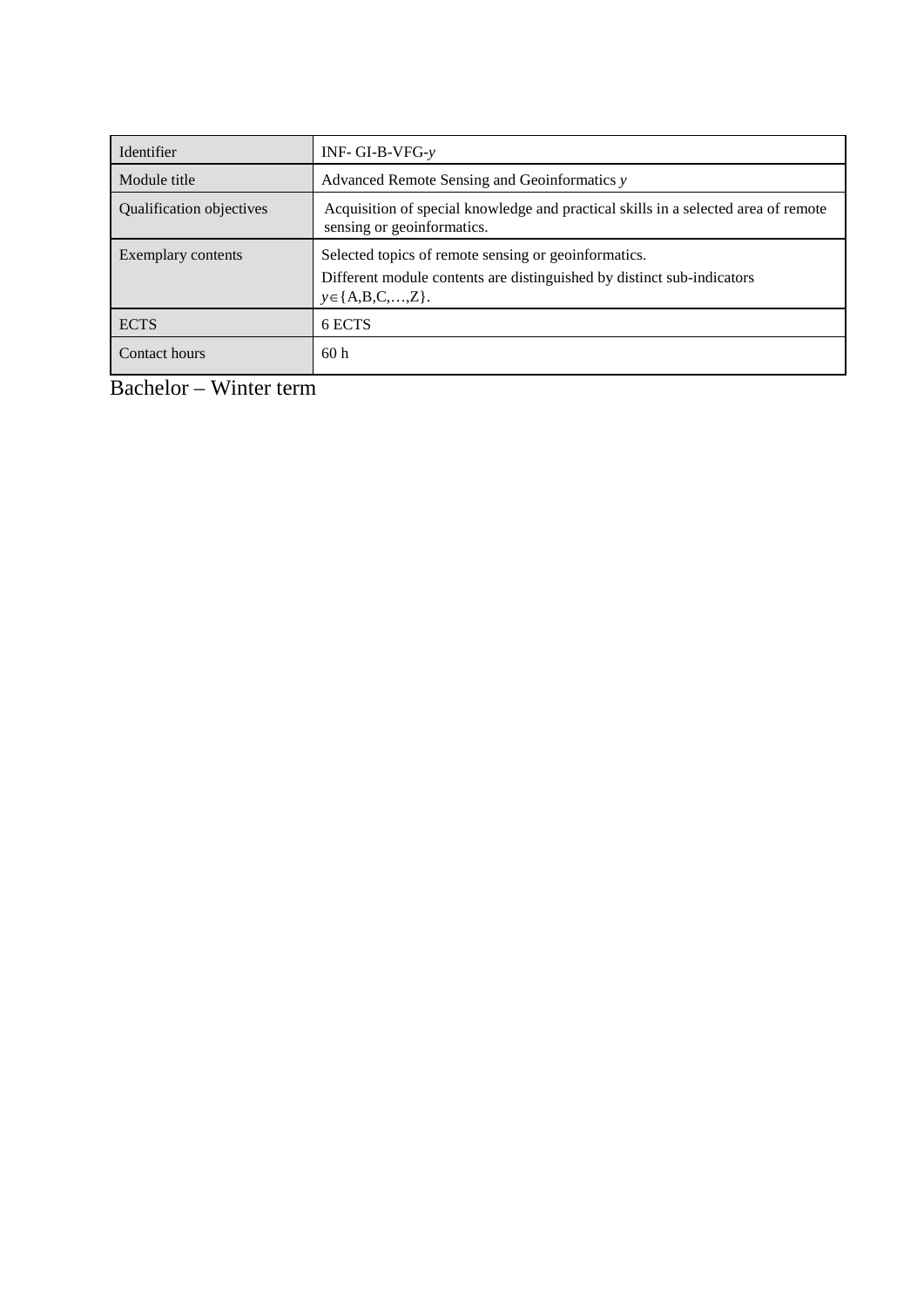| Identifier               | INF-GI-M-GDA                                                                                |
|--------------------------|---------------------------------------------------------------------------------------------|
| Module title             | Geo Data Analysis                                                                           |
| Qualification objectives | The students are able to analyse spatial data using different methodological<br>approaches. |
| Exemplary contents       | Processes of spatial analysis, geostatistical approaches, spatial modelling                 |
| <b>ECTS</b>              | 6 ECTS                                                                                      |
| Contact hours            | 60h                                                                                         |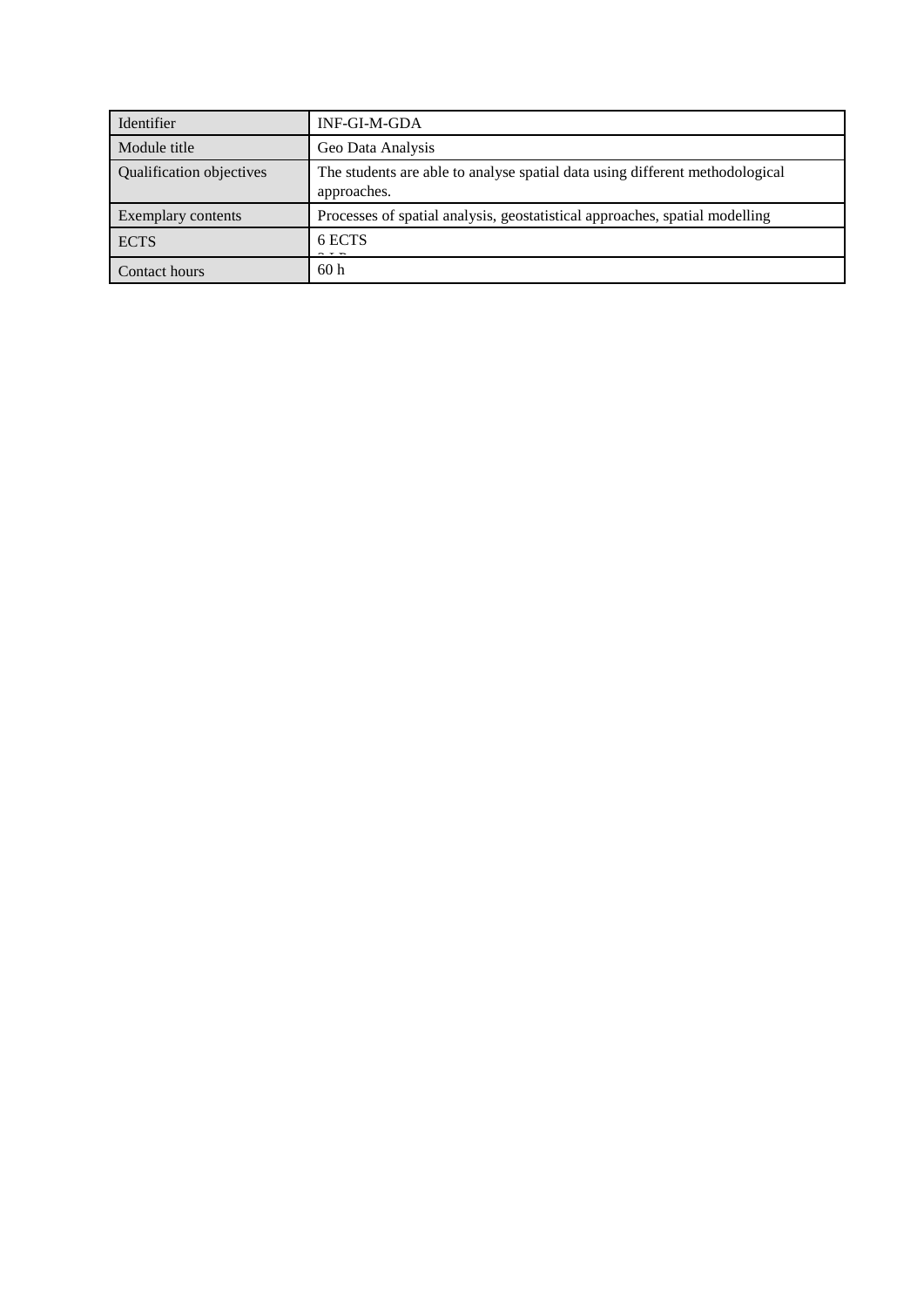| Identifier               | <b>INF-GI-M-MFE</b>                                                                                                                                                                                                                                                                                                                                                                                                                                                                                                                                    |
|--------------------------|--------------------------------------------------------------------------------------------------------------------------------------------------------------------------------------------------------------------------------------------------------------------------------------------------------------------------------------------------------------------------------------------------------------------------------------------------------------------------------------------------------------------------------------------------------|
| Module title             | Advanced Methods of Remote Sensing                                                                                                                                                                                                                                                                                                                                                                                                                                                                                                                     |
| Qualification objectives | The students will acquire theoretical and practical skills in selected topics of<br>remote sensing. The students have the required advanced methodological<br>knowledge and competences in data analysis in further depth. This includes the<br>ability to independently apply and implement the knowledge. Furthermore, the<br>students are able to conduct scientific discussions as well as transferring learned<br>methods and tools to other applications including its discussion and presentation of<br>results.                                |
| Exemplary contents       | Based on selected geoscientific examples, the students will acquire skills in<br>specific remote sensing methods (e.g. machine learning, time series analysis, SAR,<br>hyperspectral remote sensing). Besides the required and necessary theoretical<br>background knowledge of methods, the students will learn to practically implement<br>these methods using common programming languages (e.g. Python or R). The<br>selected topics will be discussed whilst the current state of the art in remote sensing<br>science is reflectively comprised. |
| <b>ECTS</b>              | 9 ECTS                                                                                                                                                                                                                                                                                                                                                                                                                                                                                                                                                 |
| Contact hours            | 90 <sub>h</sub>                                                                                                                                                                                                                                                                                                                                                                                                                                                                                                                                        |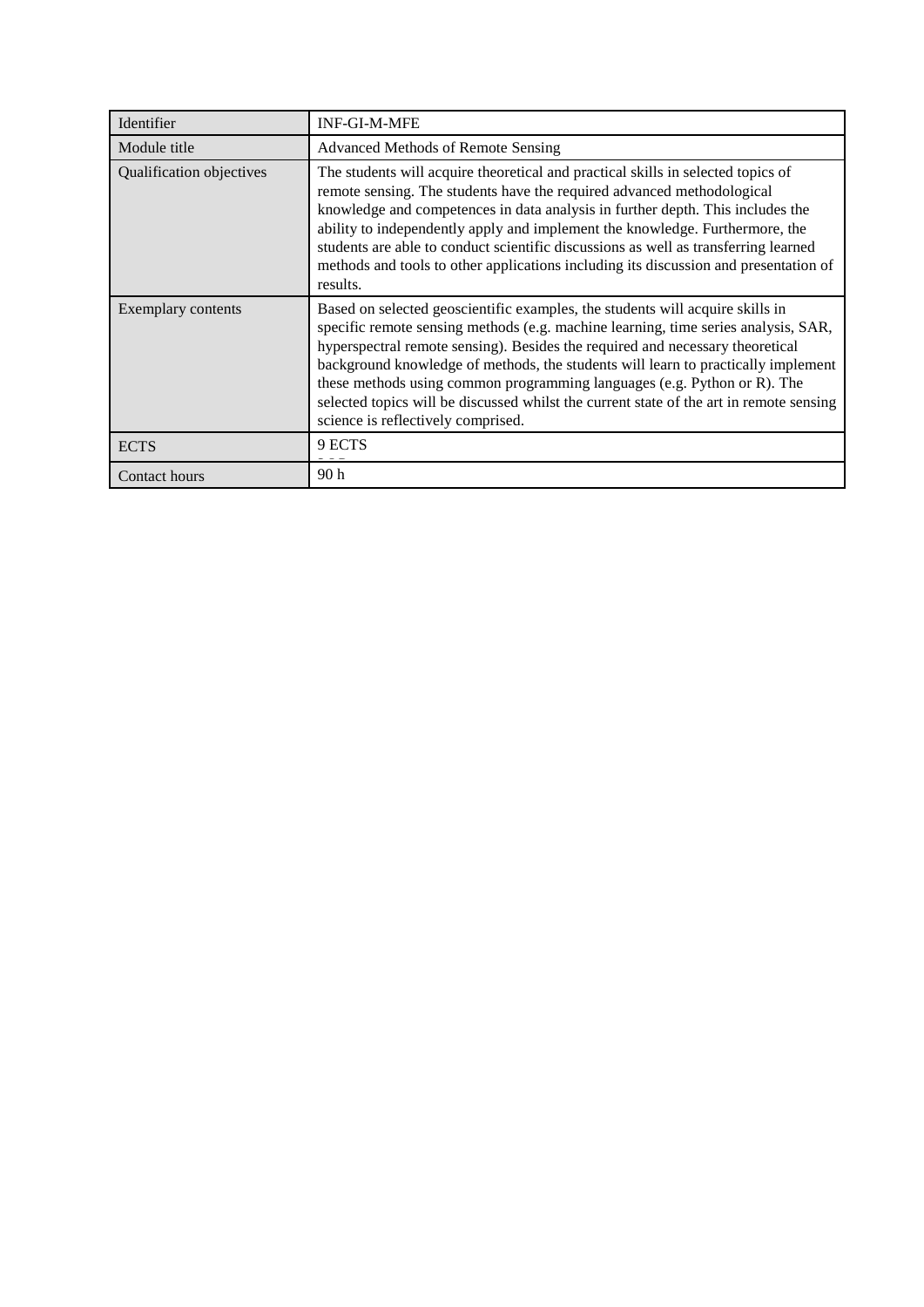| Identifier               | <b>INF-GI-M-RFE</b>                                                                                                                                                                                                                                                                                                                                                                                                                                                                                                                                |
|--------------------------|----------------------------------------------------------------------------------------------------------------------------------------------------------------------------------------------------------------------------------------------------------------------------------------------------------------------------------------------------------------------------------------------------------------------------------------------------------------------------------------------------------------------------------------------------|
| Module title             | Regional Topics of (Applied) Earth Observation                                                                                                                                                                                                                                                                                                                                                                                                                                                                                                     |
| Qualification objectives | The students are able to transfer and adapt the acquired remote sensing knowledge,<br>including content, theories and models, to region-specific issues and research<br>questions. There with, the students are able to handle specific spatial phenomena<br>based on acquired competencies in a selected region. Additionally, the students are<br>familiar with the latest research topics regarding theory and praxis. The students<br>are able to conduct scientific discussions and critically and constructively dispute<br>relevant topics. |
| Examplary contents       | The students acquire knowledge in advanced methods of remote sensing, including<br>the processing of region-specific issues and research questions of selected case<br>studies. Complex, region-specific patterns and processes in space and time will be<br>focused and discussed. The students will acquire basic and advanced knowledge in<br>selected regional topics and questions as well as advanced skills in analysis,<br>transfer, discussion and presentation of results.                                                               |
| <b>ECTS</b>              | 9 ECTS                                                                                                                                                                                                                                                                                                                                                                                                                                                                                                                                             |
| Contact hours            | 90 <sub>h</sub>                                                                                                                                                                                                                                                                                                                                                                                                                                                                                                                                    |